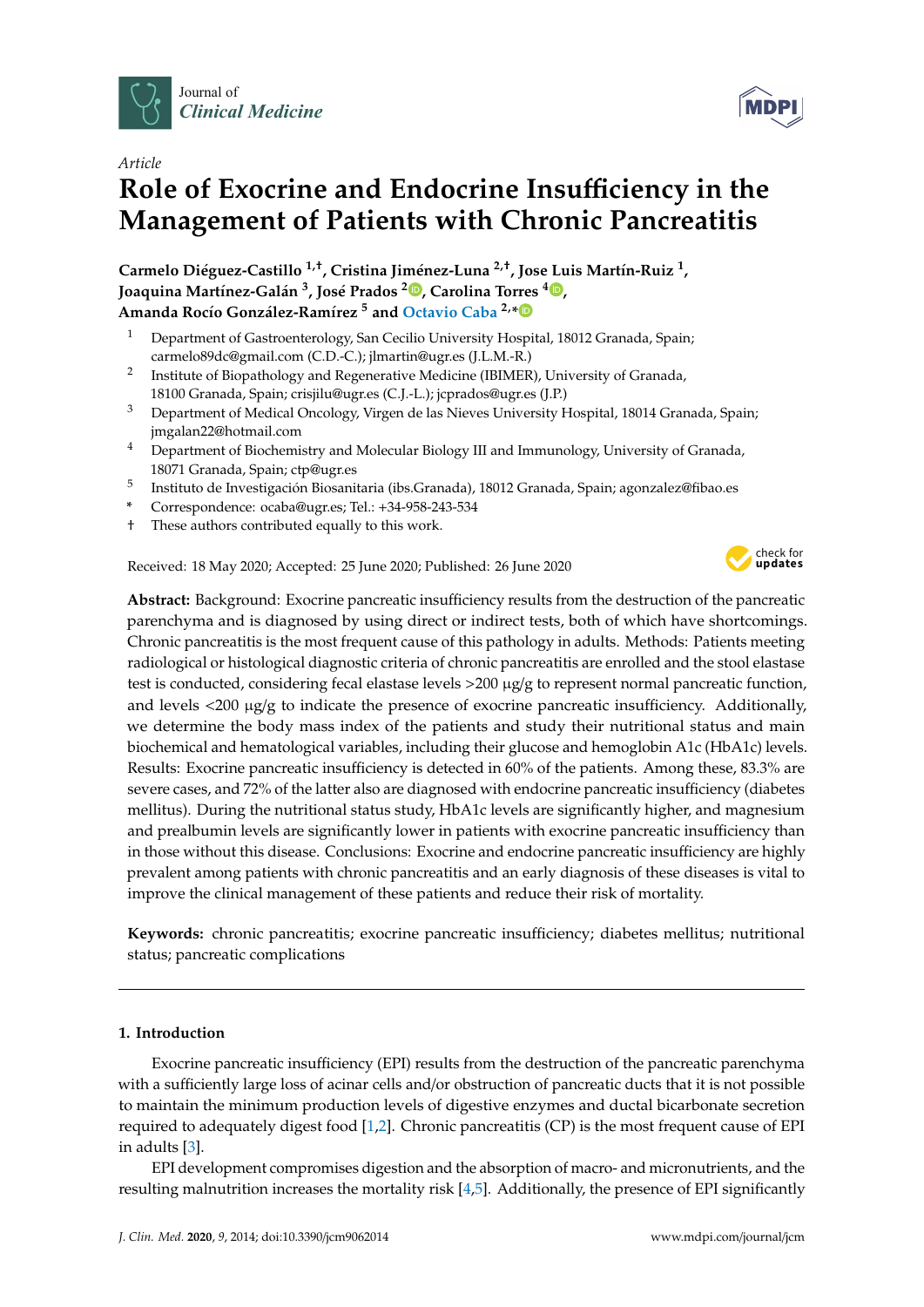increases the risk of complications secondary to CP [\[6\]](#page-10-5). Exocrine pancreatic function is diagnosed by using direct or indirect tests, both of which have shortcomings. Direct methods are more sensitive but are only available in a few centers and are laborious, expensive and, being invasive, unpleasant for patients [\[7\]](#page-10-6). Indirect methods are less costly, easier to perform, and non-invasive, but their sensitivity for early detection is low [\[8,](#page-10-7)[9\]](#page-10-8).

The objectives of this study are to analyze the exocrine pancreatic function of patients with CP by using the fecal elastase-1 (FE-1) test during their follow-up and determining their nutritional status and main anthropometric and analytical characteristics.

#### **2. Materials and Methods**

#### *2.1. Study Design and Particpants*

We present a cross-sectional study of 50 patients with chronic pancreatitis (CP) under follow-up at San Cecilio University Hospital between February 2015 and June 2016. Inclusion criteria were: age > 18 years; fulfilment of Rosemont diagnostic criteria for CP in patients diagnosed by endoscopic ultrasonography (EUS) [\[10\]](#page-10-9); the presence of pancreatic calcifications or dilatation of the main pancreatic duct with parenchymal alterations in those diagnosed by abdominal ultrasound or computed tomography; and a positive histologic result in those diagnosed by pancreatic biopsy. Exclusion criteria were the presence of pancreatic ductal adenocarcinoma (PDAC), refusal to participate in the study, and failure to attend follow-up sessions. PDAC was ruled out by a recent (<6-month) computed tomography, magnetic resonance, or EUS scan.

All patients signed written informed consent to participate in the study, which was conducted in accordance with the Helsinki Declaration and current Spanish legislation, preserving the confidentiality of participants and anonymizing personal data. The protocol was approved by the Ethics Committee of our hospital (approval number 1269-M1-19).

All patients in the pancreatic enzyme replacement therapy (PERT) group were undergoing PERT at the time of laboratory testing and consumed the same amount of enzyme replacement (2 capsules of 25,000 lipase units at breakfast, lunch, and evening meal). Additionally, all patients with a vitamin D deficit were receiving treatment for this condition at the time of testing. Regarding trace elements, all patients underwent a nutritional intervention on healthy life habits, including dietary recommendations to improve the consumption and supply of nutrients.

#### *2.2. Assessment of Pancreatic Insu*ffi*ciency, Nutritional Status, and Pancreatic Complications*

Testing was carried out at the time of study enrolment, when an interview was conducted, and a nutritional profile was established. The exocrine pancreatic function of patients was tested using the BioServ Diagnostics Pancreatic Elastase ELISA kit (BioServ Analytics Ltd., Rostock, Germany) to determine fecal elastase-1 (FE-1) levels, following the manufacturer's instructions. FE-1  $\geq$ 200  $\mu$ g/g was considered to indicate normal pancreatic function, FE-1 = 100–200 µg/g mild-moderate exocrine pancreatic insufficiency (EPI), and FE-1 < 100  $\mu$ g/g severe EPI. Found at the time of elastase testing, all stools analyzed had a consistency of 1–4 on the Bristol scale. The nutritional status of CP patients with and without EPI was evaluated by determining their body mass index (BMI), their blood concentrations of glucose, glycosylated hemoglobin, total proteins, albumin, prealbumin, somatomedin C, ferritin, transferrin, triglycerides, cholesterol, vitamin D, magnesium, and hemoglobin, and their lymphocyte count.

We studied the presence of pancreatic complications secondary to CP, including compressive (pseudocyst and abscess), stenotic (biliary and duodenal), and vascular (splenoportal axis thrombosis and pseudoaneurysm) complications, the development of type 3c diabetes mellitus (DM)—the diagnostic criterion for diabetes was plasma glucose  $\geq$  126 mg/dL (7.0 mmol/L) or hemoglobin A1c (HbA1c)  $\geq$  6.5% (48 mmol/mol)—and the onset of cardiovascular events, defined as major (acute coronary syndrome or stroke) or minor (peripheral arterial disease or deep vein thrombosis).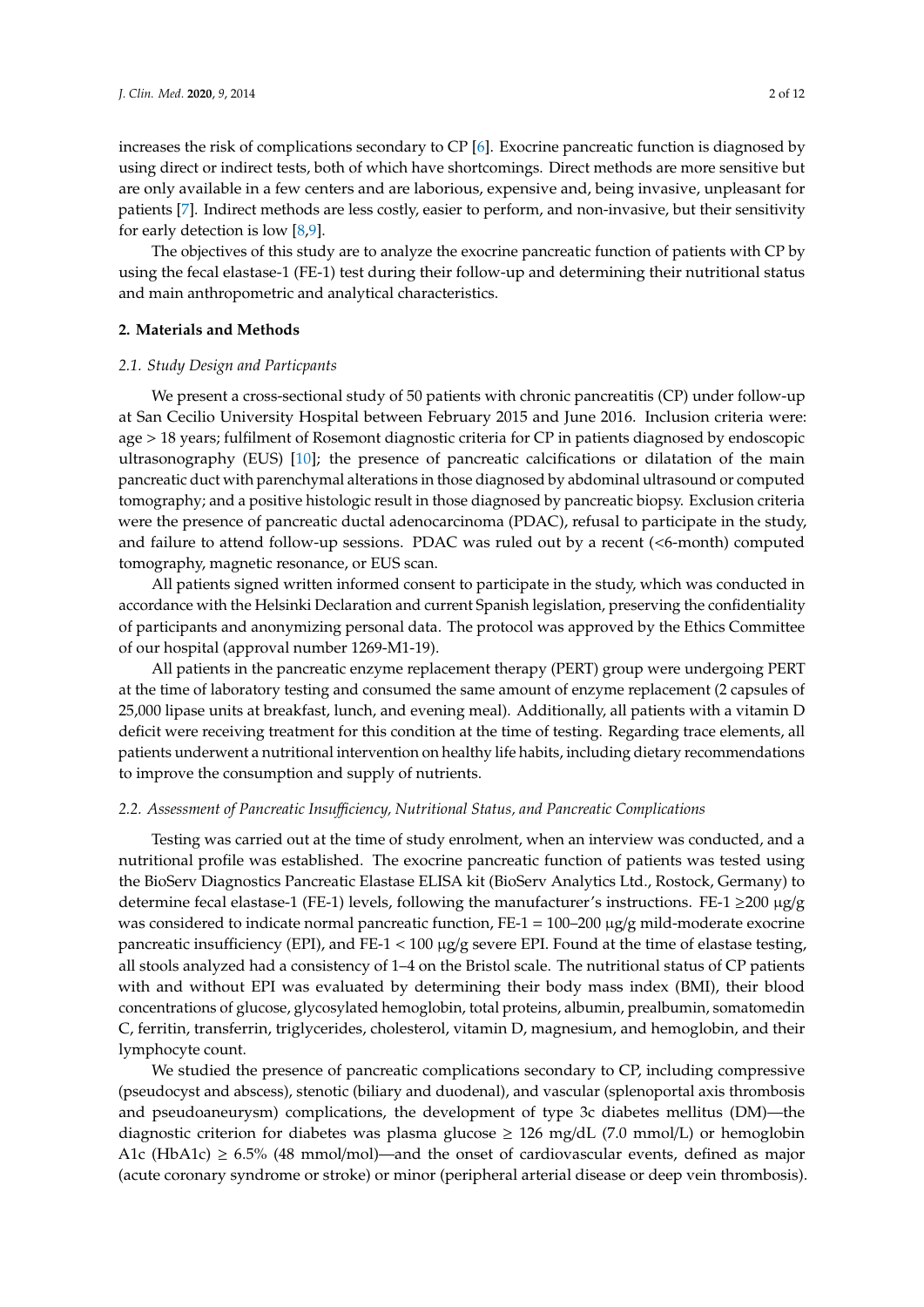Data on cardiovascular events were gathered by reviewing the clinical records of the Emergency Department and the corresponding Departments of Cardiology, Neurology, and/or Vascular Surgery. Evaluation of chronic abdominal pain was based on the need for analgesics and on the WHO analgesic ladder, referring patients to the Pain Unit of the Anesthesiology Department when the pain was difficult to control. Information on pancreatic abscesses, acute cholangitis, and exacerbation of pancreatitis was collected by reviewing the hospital admissions of patients. The diagnosis of duodenal stenosis was based on the presence of recurrent vomiting and on radiologic and endoscopic findings and was confirmed by biopsy. Pseudocysts and splenoportal axis thrombosis were identified in imaging studies performed every 6–12 months. Finally, the diagnosis of biliary stenosis was based on hepatic profile alterations and cholangio-magnetic resonance imaging (MRI) or endoscopic ultrasonography (EUS) findings.

#### *2.3. Statistical Analysis*

SPSS v.21.0 (IBM Corp., Armonk, NY, USA) was used for the statistical analyses. After a descriptive analysis, proportions were compared between the groups using the chi-square test or, when conditions were not met, Fisher's exact test. We applied the non-parametric Mann–Whitney U test to compare mean values of quantitative variables between two groups, and the Kruskal–Wallis test to compare mean values among more than two groups.  $p < 0.05$  was considered statistically significant.

#### **3. Results**

#### *3.1. Comparison of Patients with Versus without EPI*

Table [1](#page-3-0) exhibits the characteristics of the 50 patients with CP included in this study, divided between those with EPI and those without this complication.

CP was defined by characteristic morphological findings, identified with imaging tests in patients with compatible clinical profiles. Most patients (72%) were diagnosed using EUS, based on the Rosemont criteria, while 28% were diagnosed by computed tomography, 6% by abdominal ultrasound, and 4% by pathology report.

Considering the 50 patients with CP, 30 (60%) had FE-1  $\lt$  200  $\mu$ g/g and were, therefore, diagnosed with EPI; in 83.3% of these cases, the EPI was severe (FE-1  $<$  100  $\mu$ g/g).

We analyzed the possible association between the presence of EPI and the time interval since CP diagnosis, selecting 12 years as the cutoff point. The time since diagnosis was >12 years in 35% of the patients with EPI and in 5% of those without this complication, although the difference was not statistically significant  $(p = 0.123)$ . No significant association was found between a history of CP for  $>12$  years and being a smoker or alcohol drinker ( $p = 0.174$  and  $p = 0.237$ , respectively).

Body mass index (BMI) values showed that the majority (66.7%) of patients with EPI had normal weight, whereas the majority (60%) of those without EPI were overweight, although the difference did not reach statistical significance ( $p = 0.062$ ). Nutritional status was not compared between patients with mild–moderate and severe EPI due to the wide disparity in sample sizes (25 versus 5).

Shown in Table [2,](#page-3-1) the patients with and without EPI significantly differed in blood levels of glycosylated hemoglobin (7.16 versus 5.9%, *p* = 0.007), prealbumin (23.64 versus 27.94 mg/dL, *p* = 0.005), and magnesium (1.87 versus 1.98 mg/dL  $p = 0.03$ ); the mean values of these parameters were within the normal range in both groups, except for glycosylated hemoglobin levels, which were above the upper limit of normality in the patients with EPI. Treatment with a proton pump inhibitor was received by 34.4% of the patients with hypomagnesemia. Glucose levels were higher and cholesterol levels were lower in patients with versus without EPI, although statistical significance was not reached (*p* = 0.06 for both variables). Only 12 patients required surgery (resection of pancreas or digestive tract surgery), and they showed no statistically significant difference with the EPI group. No patient in the study was diagnosed with hemochromatosis or celiac disease.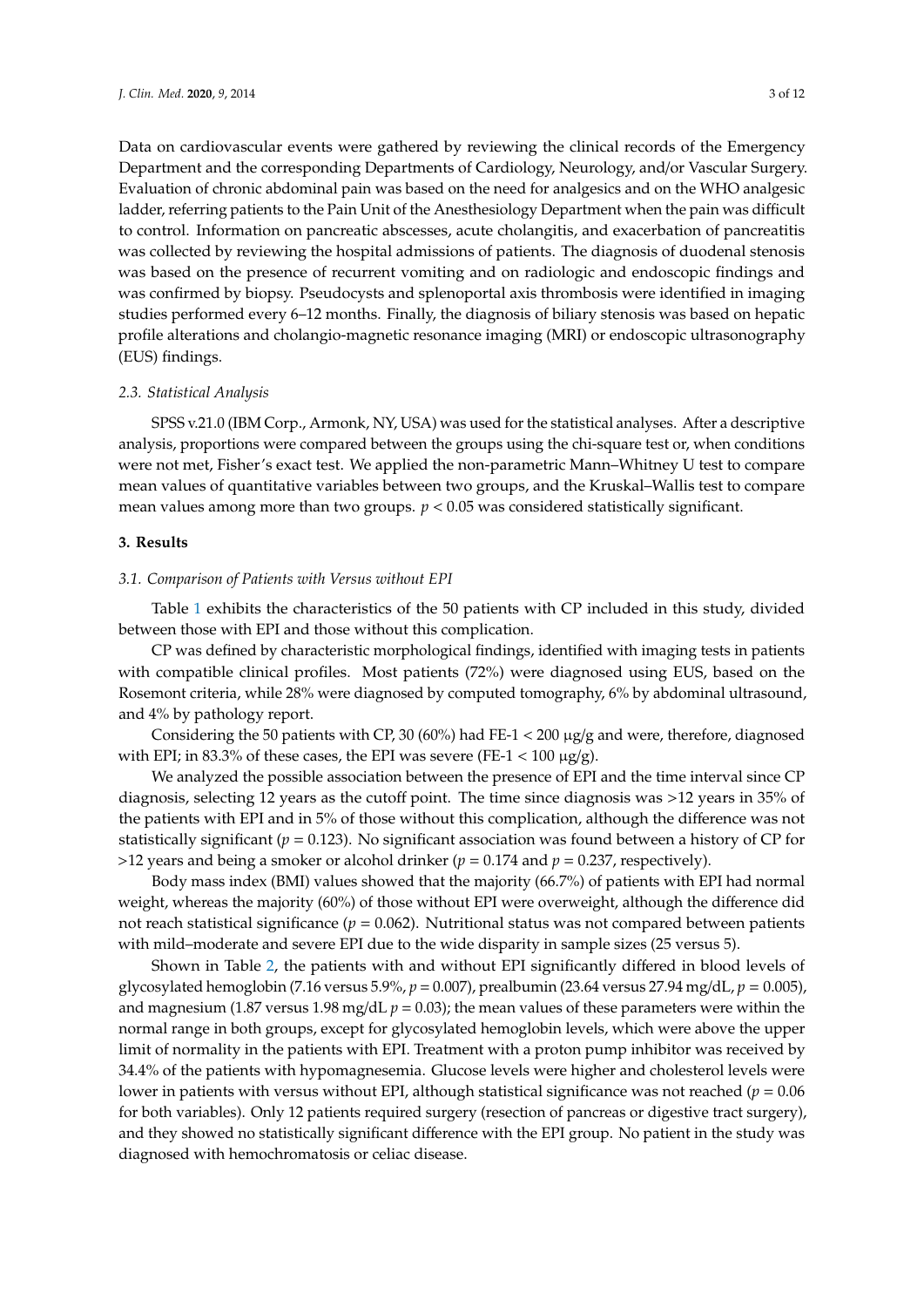<span id="page-3-0"></span>

|                           | <b>Total</b>    | Patients with EPI | Patients without EPI | <i>v</i> -Value      |
|---------------------------|-----------------|-------------------|----------------------|----------------------|
| $\boldsymbol{n}$          | 50              | $30(60\%)$        | $20(40\%)$           |                      |
| Mean age                  | 54.82           | 55.77             | 53.4                 | 0.751                |
| Gender                    |                 |                   |                      | $0.021$ <sup>a</sup> |
| Male                      | 41 (82%)        | 28 (93.3%)        | 13(65%)              |                      |
| Female                    | 9(18%)          | $2(6.7\%)$        | 7(35%)               |                      |
| Caucasian                 | 50 (100%)       | 30 (100%)         | 20 (100%)            |                      |
| BMI $(kg/m2)$             |                 |                   |                      | $0.062$ <sup>a</sup> |
| Overweight (>25)          | 21 (42%)        | $9(30\%)$         | 12 (60%)             |                      |
| Normal weight             | 28 (56%)        | 20 (66.7%)        | $8(40\%)$            |                      |
| Underweight (<18)         | $1(2\%)$        | $1(3.3\%)$        | $0(0\%)$             |                      |
| Diabetes mellitus         | $25(50\%)$      | 18 (60%)          | 7(35%)               | 0.083                |
| Type 1-2                  | 12 (48%)        | $10(55.6\%)$      | $2(28.6\%)$          |                      |
| Type 3c                   | 13 (52%)        | $8(44.4\%)$       | $5(71.4\%)$          |                      |
| >12 years since diagnosis | 8(16%)          | $7(23.3\%)$       | 1(5%)                | 0.123                |
| Diagnostic test           |                 |                   |                      | 0.233                |
| <b>EUS</b>                | 36(72%)         | 19 (63.3%)        | 17 (85%)             |                      |
| <b>CT</b>                 | 14 (28%)        | 11 (36.7%)        | 3(15%)               |                      |
| Ultrasound                | 3(6%)           | $3(10\%)$         | $0(0\%)$             |                      |
| Pathology report          | 2(4%)           | $2(6.7\%)$        | $0(0\%)$             |                      |
| CP etiology               |                 |                   |                      | 0.608                |
| Toxic                     | 33 $(66%)$      | 22 (73.3%)        | 11(55%)              |                      |
| Idiopathic                | 11(22%)         | $5(16.7\%)$       | $6(30\%)$            |                      |
| Autoimmune                | 4(8%)           | $2(6.7\%)$        | $2(10\%)$            |                      |
| Pancreas divisum          | 2(4%)           | $1(3.3\%)$        | 1(5%)                |                      |
| Alcohol habit             |                 |                   |                      | 0.051                |
| Drinker (SDU)             | 33 (66%) (7.1)  | 23(76.7%)(6.6)    | 10 (50%) (7.9)       |                      |
| Smoking habit             |                 |                   |                      | 0.311                |
| Smoker (cigarettes/day)   | 39 (78%) (20.5) | 19 (63.3%) (20.1) | 14 (70%) (22.1)      |                      |
| <b>PERT</b>               | 28 (56%)        | 21(70%)           | 7(35%)               | 0.015 <sup>a</sup>   |
| Surgical treatment        | 12(24%)         | $10(20\%)$        | 2(4%)                | 0.163                |

**Table 1.** Patient characteristics  $(n = 50)$ .

EPI: exocrine pancreatic insufficiency; BMI: body mass index; EUS: endoscopic ultrasonography; CT: computed tomography; CP: chronic pancreatitis; SDU: standard drink unit; PERT: pancreatic enzyme replacement therapy.  $a$   $p < 0.05$ .

**Table 2.** Analytical parameters in the study population, group with EPI, and group without EPI.

<span id="page-3-1"></span>

|                              | Normal      | Total                 | <b>Patients with EPI</b> | <b>Patients without EPI</b> | <i>p</i> -Value    |
|------------------------------|-------------|-----------------------|--------------------------|-----------------------------|--------------------|
| $\boldsymbol{n}$             |             | 50                    | 30                       | 20                          |                    |
| Glucose $(mg/dL)$            | 75–115      | 116.98 $(\pm 51.6)$   | 127.23                   | 104.65                      | 0.06               |
| $HbA1C$ $(\% )$              | $3 - 6$     | $6.59 \ (\pm 1.6)$    | 7.16                     | 5.9                         | 0.007 <sup>a</sup> |
| Total proteins (mg/dL)       | $6.6 - 8.3$ | 7.19 $(\pm 0.5)$      | 7.16                     | 5.9                         | 0.471              |
| Albumin $(g/dL)$             | $3.5 - 5.2$ | 4.19 $(\pm 0.4)$      | 4.21                     | 4.28                        | 0.568              |
| Prealbumin (mg/dL)           | $20 - 40$   | $25.29 \ (\pm 6.4)$   | 23.64                    | 27.94                       | 0.005 <sup>a</sup> |
| Somatomedin $C(\mu g/L)$     | $81 - 225$  | $161.08 (\pm 77.2)$   | 143.12                   | 177.37                      | 0.113              |
| Cholesterol (mg/dL)          | 140-200     | $191.57 \ (\pm 47.5)$ | 181.41                   | 199.45                      | 0.06               |
| Triglycerides (mg/dL)        | 89-150      | $138.69 \ (\pm 73.8)$ | 134.8                    | 162.06                      | 0.846              |
| Vitamin $D$ (ng/dL)          | $20 - 100$  | $16.49 \ (\pm 8.9)$   | 14.41                    | 19.53                       | 0.097              |
| Magnesium (mg/dL)            | $1.8 - 2.6$ | $1.93 \ (\pm 0.21)$   | 1.87                     | 1.98                        | 0.03 <sup>a</sup>  |
| Hemoglobin $(g/dL)$          | $12 - 17.2$ | $14.57 \ (\pm 1.85)$  | 14.56                    | 14.96                       | 0.649              |
| Ferritin $(ng/mL)$           | $20 - 250$  | 142 $(\pm 48.12)$     | 136.14                   | 171.68                      | 0.915              |
| Transferrin (mg/dL)          | $10 - 360$  | 284.28 $(\pm 63.6)$   | 284.86                   | 290.84                      | 0.562              |
| Absolute lymphocytes         | 1100-4500   | $2170.8 (\pm 720)$    | 2340                     | 2375                        | 0.762              |
| Fecal elastase-1 $(\mu g/g)$ | >200        | $180 (\pm 185.5)$     | 42.9                     | 386                         | 0.000 <sup>a</sup> |

 $a$   $p$  < 0.05. Data are reported as mean (standard deviation) with the exception of fecal elastase-1 data, for which mean values alone are given. EPI: exocrine pancreatic insufficiency; HbA1C: hemoglobin A1c.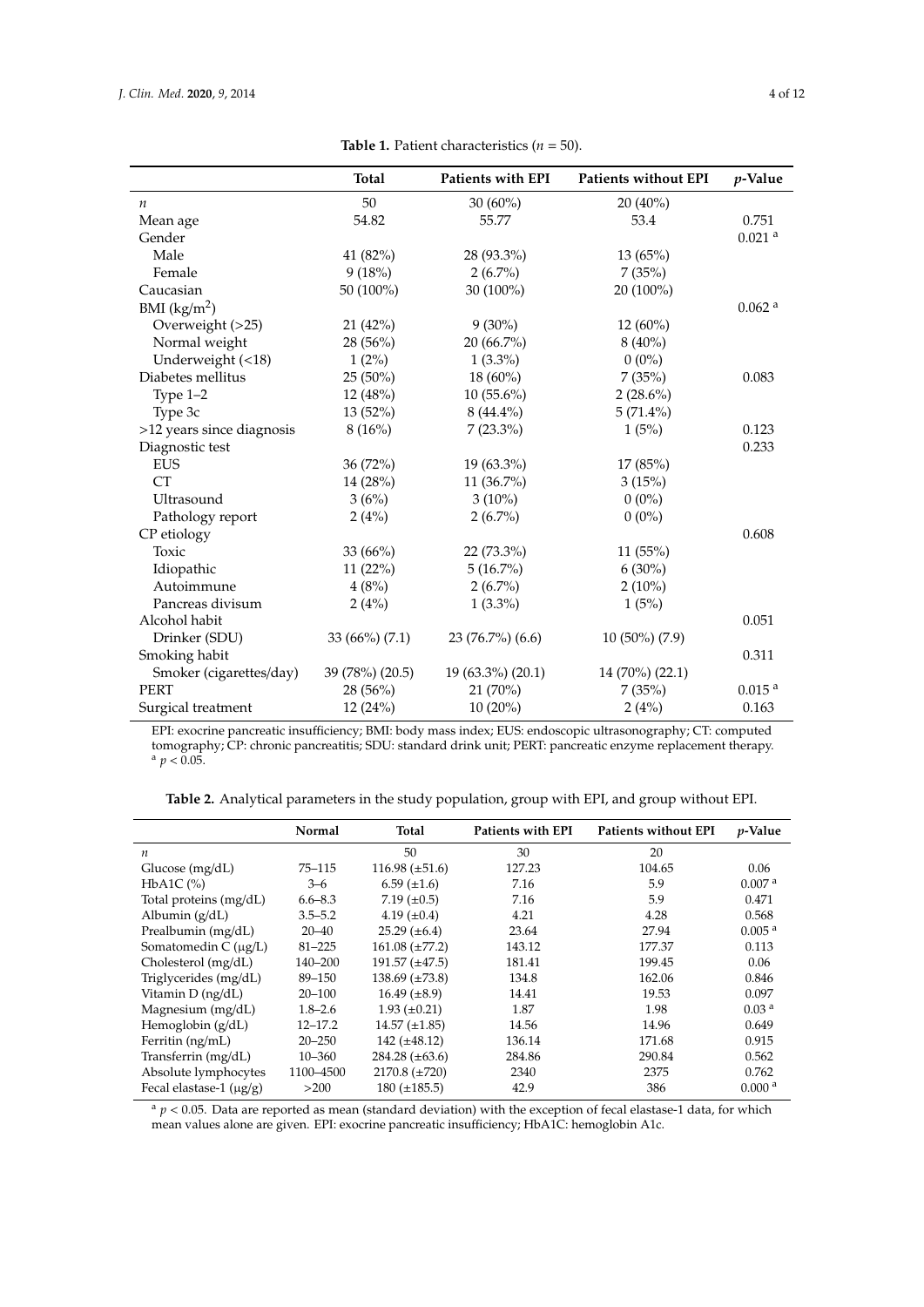Table [3](#page-4-0) exhibits other complications of CP observed in the study population. The most frequent was the presence of pseudocysts (50%), followed by chronic abdominal pain (46%), biliary stenosis (26%), and pancreatitis exacerbation (20%).

<span id="page-4-0"></span>

|                                | <b>Total</b> | Patients with EPI | Patients without EPI | <i>p</i> -Value |
|--------------------------------|--------------|-------------------|----------------------|-----------------|
| $\boldsymbol{n}$               | 50           | $30(60\%)$        | $20(40\%)$           |                 |
| CP complications               |              |                   |                      | 0.137           |
| Patients without complications | $10(20\%)$   | $6(20\%)$         | $4(20\%)$            |                 |
| Patients with complications    | $40(80\%)$   | $24(80\%)$        | $16(80\%)$           |                 |
| Type of complication           |              |                   |                      |                 |
| Cardiovascular events          | 4(8%)        | $2(6.7\%)$        | $2(10\%)$            | 0.528           |
| Chronic abdominal pain         | 23(46%)      | $15(50\%)$        | $8(40\%)$            | 0.487           |
| Pseudocyst                     | $25(50\%)$   | $15(50\%)$        | $10(50\%)$           | 0.507           |
| Abscess                        | 2(4%)        | $1(3.3\%)$        | 1(5%)                | 0.623           |
| Biliary stenosis               | $13(26\%)$   | 10(33%)           | 3(15%)               | 0.249           |
| Duodenal stenosis              | $1(2\%)$     | $0(0\%)$          | 1(5%)                | 0.379           |
| Splenoportal axis thrombosis   | 3(6%)        | $3(10\%)$         | $0(0\%)$             | 0.268           |
| Acute cholangitis              | $1(1\%)$     | $1(3.3\%)$        | $0(0\%)$             | 0.619           |
| Pancreatitis exacerbation      | $10(20\%)$   | $4(13.3\%)$       | $6(30\%)$            | 0.163           |

**Table 3.** Complications of chronic pancreatitis.

EPI: exocrine pancreatic insufficiency.

# *3.2. Comparison of Patients with EPI on PERT VS. Not on PERT*

Results were compared between the patients with EPI who were on pancreatic enzyme replacement therapy (PERT) and those who were not. The only statistically significant between-group difference was the higher frequency of diabetes mellitus (DM) in those on PERT (Table [4\)](#page-4-1).

**Table 4.** Patient characteristics in patients with EPI on PERT and those not on PERT.

<span id="page-4-1"></span>

|                           | <b>Total Patients with EPI</b> | Patients with EPI on PERT | Patients with EPI Not on PERT | <i>p</i> -Value    |
|---------------------------|--------------------------------|---------------------------|-------------------------------|--------------------|
| n                         | $30(60\%)$                     | 21(70%)                   | $9(30\%)$                     |                    |
| Mean age                  | 55.77                          | 54.81                     | 58                            | 0.428              |
| Gender                    |                                |                           |                               | 1.000              |
| Male                      | 28 (93.3%)                     | 19 (90.5%)                | $9(100\%)$                    |                    |
| Female                    | $2(6.7\%)$                     | $2(9.5\%)$                | $0(0\%)$                      |                    |
| Caucasian                 | 30 (100%)                      | 21 (100%)                 | $9(100\%)$                    |                    |
| BMI $(kg/m2)$             |                                |                           |                               | 0.124              |
| Overweight (>25)          | $9(30\%)$                      | 4(19%)                    | $5(55.6\%)$                   |                    |
| Normal weight             | $20(66.7\%)$                   | $16(76.2\%)$              | $4(44.4\%)$                   |                    |
| Underweight $(<18)$       | $1(3.3\%)$                     | $1(4.8\%)$                | $0(0\%)$                      |                    |
| Diabetes mellitus         | $18(60\%)$                     | $15(71.4\%)$              | $3(33.3\%)$                   | 0.050 <sup>a</sup> |
| Type $1-2$                | $10(55.6\%)$                   | $7(46.7\%)$               | $3(100\%)$                    |                    |
| Type 3c                   | $8(44.4\%)$                    | $8(53.3\%)$               | $0(0\%)$                      |                    |
| >12 years since diagnosis | $7(23.3\%)$                    | $7(100\%)$                | $0(0\%)$                      | 0.071              |
| Diagnostic test           |                                |                           |                               | 0.458              |
| <b>EUS</b>                | $19(63.3\%)$                   | 12(57.1)                  | $7(77.8\%)$                   |                    |
| <b>CT</b>                 | $6(20\%)$                      | 4(19%)                    | $2(22.2\%)$                   |                    |
| Ultrasound                | $3(10\%)$                      | $3(14.3\%)$               | $0(0\%)$                      |                    |
| Pathology report          | $2(6.7\%)$                     | $2(9.5\%)$                | $0(0\%)$                      |                    |
| CP etiology               |                                |                           |                               | 0.583              |
| Toxic                     | 22 (73.3%)                     | 14 (66.7%)                | $8(88.9\%)$                   |                    |
| Idiopathic                | $5(16.7\%)$                    | 4(19%)                    | $1(11.1\%)$                   |                    |
| Autoimmune                | $2(6.7\%)$                     | $2(9.5\%)$                | $0(0\%)$                      |                    |
| Pancreas divisum          | $1(3.3\%)$                     | $1(4.8\%)$                | $0(0\%)$                      |                    |
| Alcohol habit             |                                |                           |                               | 0.918              |
| Drinker (SDU)             | 23(77%)(6.6)                   | $15(71.4\%)(6.7)$         | $8(88.9\%)(6.6)$              |                    |
| Smoking habit             |                                |                           |                               | 0.716              |
| Smoker (cigarette/day)    | 19 (63%) (20.1)                | $13(61.9\%)(20.6)$        | $6(66.7\%) (20.0)$            |                    |
| Surgical treatment        | $10(20\%)$                     | $9(42.9\%)$               | $1(11.1\%)$                   | 0.204              |

EPI: exocrine pancreatic insufficiency; PERT: pancreatic enzyme replacement therapy; BMI: body mass index; EUS: endoscopic ultrasonography; CT: computed tomography; SDU: standard drink unit. <sup>a</sup> *p* < 0.05.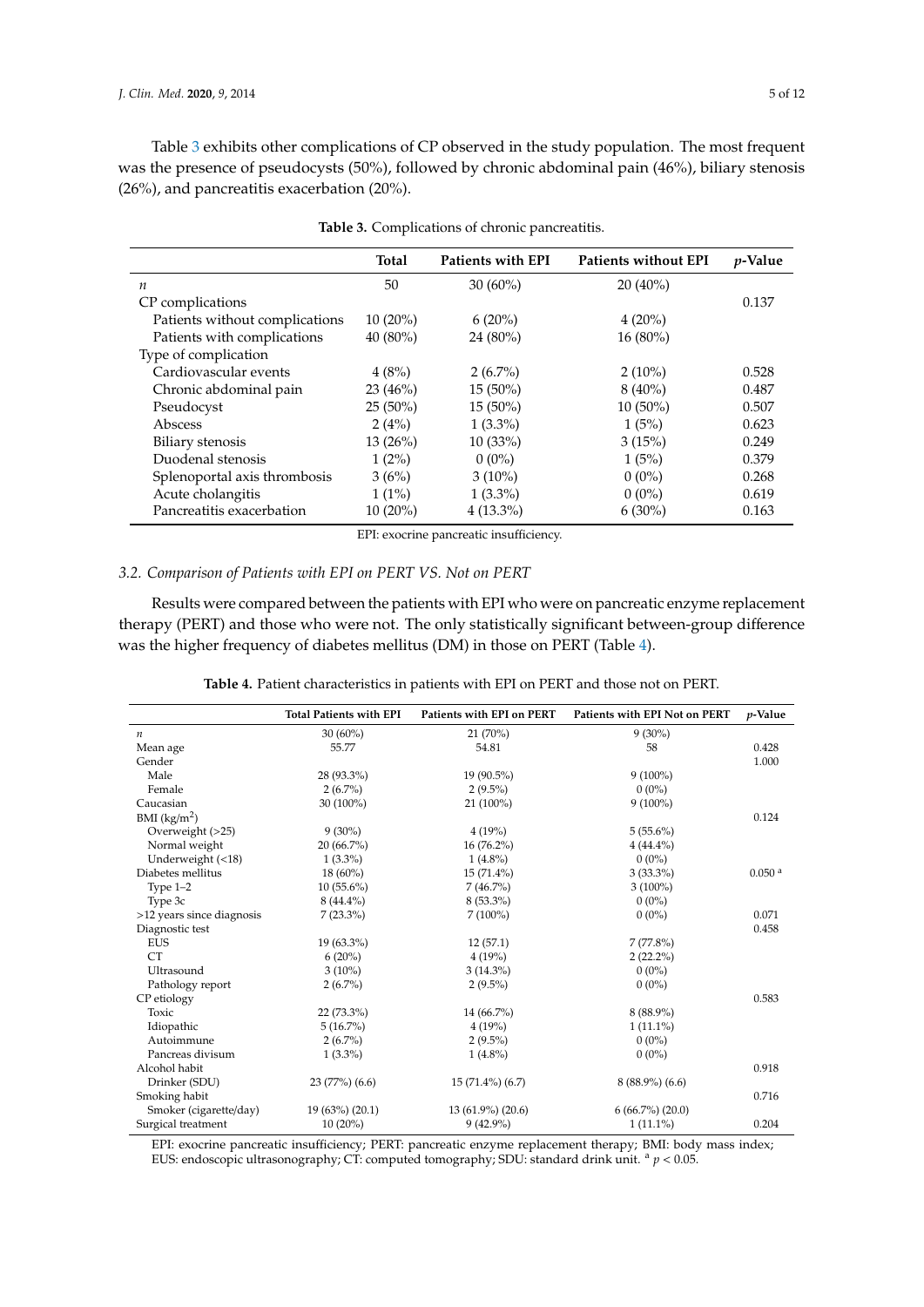Comparisons of nutritional status between the patients with EPI on PERT and those not on PERT revealed that glucose and HbA1C values were significantly higher and prealbumin and vitamin D were significantly lower in the group on PERT (Table [5\)](#page-5-0)

<span id="page-5-0"></span>

|                              | <b>Normal</b> | <b>Total Patients</b><br>with EPI | Patients with<br><b>EPI on PERT</b> | Patients with EPI<br>Not on PERT | $p$ -Value           |
|------------------------------|---------------|-----------------------------------|-------------------------------------|----------------------------------|----------------------|
| $\boldsymbol{n}$             |               | 30                                | 21                                  | 9                                |                      |
| Glucose $(mg/dL)$            | $75 - 115$    | $127.23 \ (\pm 58.3)$             | 138.57                              | 100.78                           | 0.037 <sup>a</sup>   |
| HbA1C $(%)$                  | $3 - 6$       | 7.16 $(\pm 1.8)$                  | 7.61                                | 6.01                             | $0.027$ <sup>a</sup> |
| Total proteins (mg/dL)       | $6.6 - 8.3$   | 7.16 $(\pm 0.5)$                  | 7.15                                | 7.17                             | 0.928                |
| Albumin (g/dL)               | $3.5 - 5.2$   | 4.21 $(\pm 0.4)$                  | 4.19                                | 4.27                             | 0.776                |
| Prealbumin (mg/dL)           | $20 - 40$     | $23.64 (\pm 6.8)$                 | 21.15                               | 28.18                            | 0.010 <sup>a</sup>   |
| Somatomedin C $(\mu g/L)$    | $81 - 225$    | $143.12 \ (\pm 65.6)$             | 141.17                              | 147.5                            | 0.802                |
| Cholesterol (mg/dL)          | 140-200       | $181.41 \ (\pm 50.8)$             | 178.5                               | 187.22                           | 0.758                |
| Triglycerides (mg/dL)        | 89-150        | $134.8 (\pm 66.7)$                | 129.28                              | 149                              | 0.628                |
| Vitamin D (ng/dL)            | $20 - 100$    | $14.41 (\pm 6.1)$                 | 12.78                               | 17.83                            | 0.019 <sup>a</sup>   |
| Magnesium (mg/dL)            | $1.8 - 2.6$   | $1.87 \ (\pm 0.2)$                | 1.86                                | 1.91                             | 0.556                |
| Hemoglobin (g/dL)            | $12 - 17.2$   | $14.56 \ (\pm 2.1)$               | 14.21                               | 15.38                            | 0.213                |
| Ferritin (ng/mL)             | $20 - 250$    | $136.14 \ (\pm 301)$              | 166.61                              | 303.23                           | 0.483                |
| Transferrin (mg/dL)          | $10 - 360$    | $284.86 \ (\pm 57.9)$             | 281.7                               | 291.89                           | 0.555                |
| Absolute lymphocytes         | 1100-4500     | $2340 (\pm 711)$                  | 2308.1                              | 2413.33                          | 0.700                |
| Fecal elastase-1 $(\mu g/g)$ | >200          | 42.9 $(\pm 12.5)$                 | 32.38                               | 74.11                            | 0.132                |

**Table 5.** Analytical parameters in patients with EPI on PERT and those not on PERT.

 $a$   $p$  < 0.05. Data are reported as mean (standard deviation) with the exception of fecal elastase-1 data, for which mean values alone are given. EPI: exocrine pancreatic insufficiency; PERT: pancreatic enzyme replacement therapy.

No statistically significant differences in CP complications were found between the patients with EPI who were on PERT and those who were not, as shown in Table [6.](#page-5-1)

<span id="page-5-1"></span>

| <i>p</i> -Value |
|-----------------|
|                 |
|                 |
| 0.509           |
|                 |
|                 |
| 0.506           |
| 0.109           |
| 0.405           |
| 1.000           |
| 1.000           |
|                 |
| 1.000           |
| 1.000           |
| 1.000           |
|                 |

**Table 6.** Complications of chronic pancreatitis in patients with EPI on PERT and not on PERT.

EPI: exocrine pancreatic insufficiency; PERT: pancreatic enzyme replacement therapy.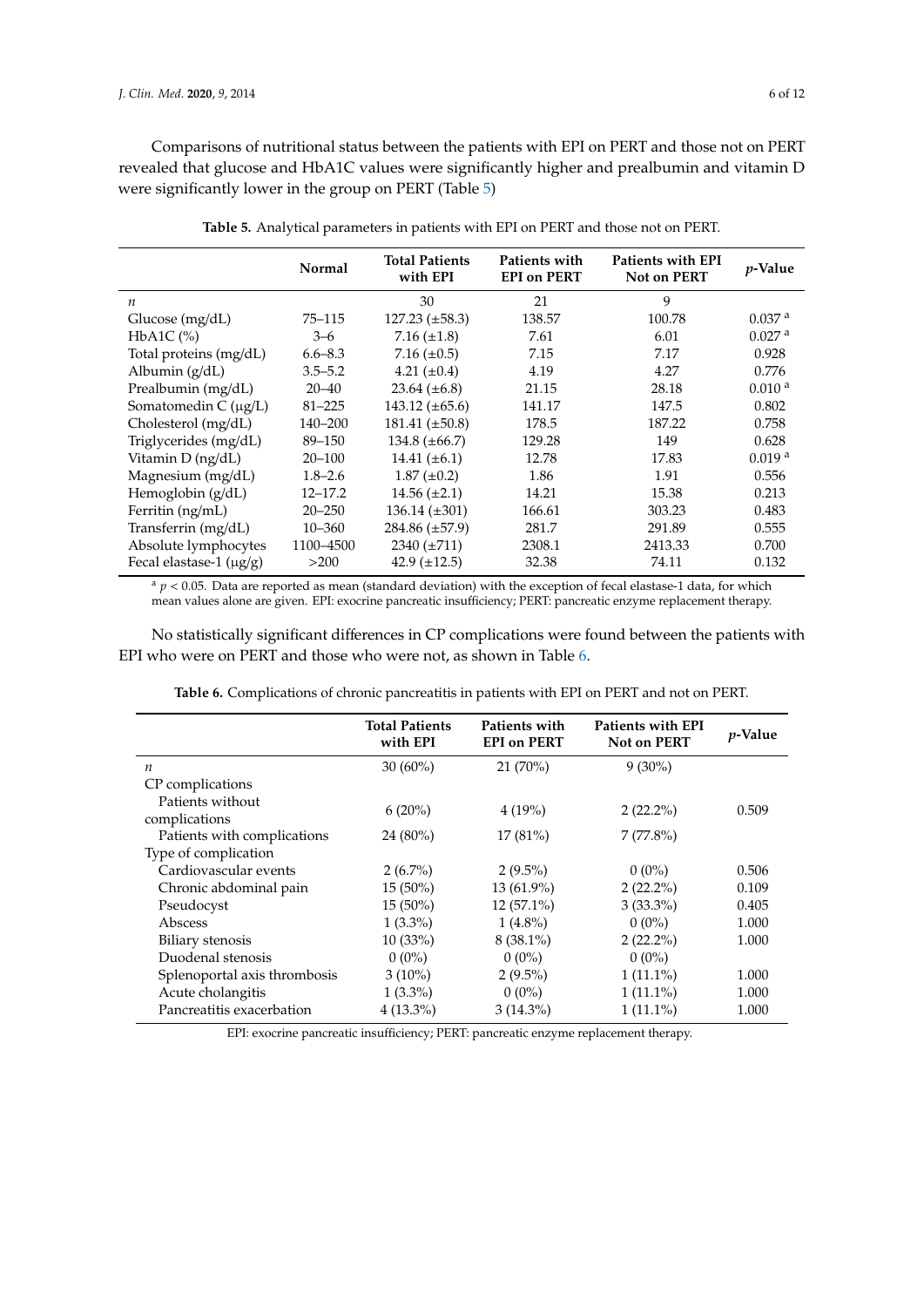#### *3.3. Comparison of Patients with Mild*/*Moderate vs. Severe EPI*

Patients were divided between those with mild/moderate EPI and those with severe EPI. The frequency of DM was significantly higher in the severe group, which also had a significantly higher proportion of patients on PERT. No statistically significant differences were observed in the other variables analyzed (Table [7\)](#page-6-0).

<span id="page-6-0"></span>

|                           | <b>Total Patients</b><br>with EPI | Patients with<br>Mild/Moderate EPI | Patients with<br><b>Severe EPI</b> | $p$ -Value         |
|---------------------------|-----------------------------------|------------------------------------|------------------------------------|--------------------|
| $\boldsymbol{n}$          | $30(60\%)$                        | 5(16.7%)                           | $25(83.3\%)$                       |                    |
| Mean age                  | 55.77                             | 60.8                               | 54.76                              | 0.373              |
| Gender                    |                                   |                                    |                                    | 1.000              |
| Male                      | 28 (93.3%)                        | $5(100\%)$                         | 23 (92%)                           |                    |
| Female                    | $2(6.7\%)$                        | $0(0\%)$                           | 2(8%)                              |                    |
| Caucasian                 | 30 (100%)                         | $5(100\%)$                         | 25 (100%)                          |                    |
| BMI $(kg/m2)$             |                                   |                                    |                                    | 0.803              |
| Overweight (>25)          | $9(30\%)$                         | $2(40\%)$                          | 7(28%)                             |                    |
| Normal weight             | 20 (66.7%)                        | $3(60\%)$                          | 17(68%)                            |                    |
| Underweight (<18)         | $1(3.3\%)$                        | $0(0\%)$                           | 1(4%)                              |                    |
| Diabetes mellitus         | 18 (60%)                          | $0(0\%)$                           | 18 (72%)                           | 0.006 <sup>a</sup> |
| Type $1-2$                | $10(55.6\%)$                      |                                    | $10(55.6\%)$                       |                    |
| Type 3c                   | $8(44.4\%)$                       |                                    | $8(44.4\%)$                        |                    |
| >12 years since diagnosis | $7(23.3\%)$                       | $0(0\%)$                           | 7(28%)                             | 0.304              |
| Diagnostic test           |                                   |                                    |                                    | 0.324              |
| <b>EUS</b>                | $19(63.3\%)$                      | $5(100\%)$                         | 14 (73.7%)                         |                    |
| <b>CT</b>                 | $6(20\%)$                         | $0(0\%)$                           | 6(24%)                             |                    |
| Ultrasound                | $3(10\%)$                         | $0(0\%)$                           | $3(12\%)$                          |                    |
| Pathology report          | $2(6.7\%)$                        | $0(0\%)$                           | 2(8%)                              |                    |
| CP etiology               |                                   |                                    |                                    | 0.879              |
| Toxic                     | 22 (73.3%)                        | $4(80\%)$                          | 18 (72%)                           |                    |
| Idiopathic                | $5(16.7\%)$                       | $1(20\%)$                          | 4(16%)                             |                    |
| Autoimmune                | $2(6.7\%)$                        | $0(0\%)$                           | 2(8%)                              |                    |
| Pancreas divisum          | $1(3.3\%)$                        | $0(0\%)$                           | 1(4%)                              |                    |
| Alcohol habit             |                                   |                                    |                                    | 0.347              |
| Drinker (SDU)             | 23 (76%) (6.6)                    | $4(80\%)(8.8)$                     | 19 (76%) (6.2)                     |                    |
| Smoking habit             |                                   |                                    |                                    | 0.372              |
| Smoker (cigarette/day)    | 19 (63%) (20.1)                   | $3(60\%)(15.0)$                    | 16 (64%) (21.0)                    |                    |
| <b>PERT</b>               | 21 (70%)                          | $2(40\%)$                          | 19 (76%)                           | 0.143              |
| Surgical treatment        | $10(20\%)$                        | $3(60\%)$                          | 7(28%)                             | 0.300              |

**Table 7.** Patient characteristics of patients with mild/moderate versus severe EPI (*n* = 30).

EPI: exocrine pancreatic insufficiency; BMI: body mass index; EUS: endoscopic ultrasonography; CT: computed tomography; SDU: standard drink unit; PERT: pancreatic enzyme replacement therapy. <sup>a</sup> *p* < 0.05.

Compared to the patients with mild/moderate EPI, glucose and HbA1C values were significantly higher and FE-1 values were significantly lower in those with severe disease. No other statistically significant between-group differences were observed (Table [8\)](#page-7-0).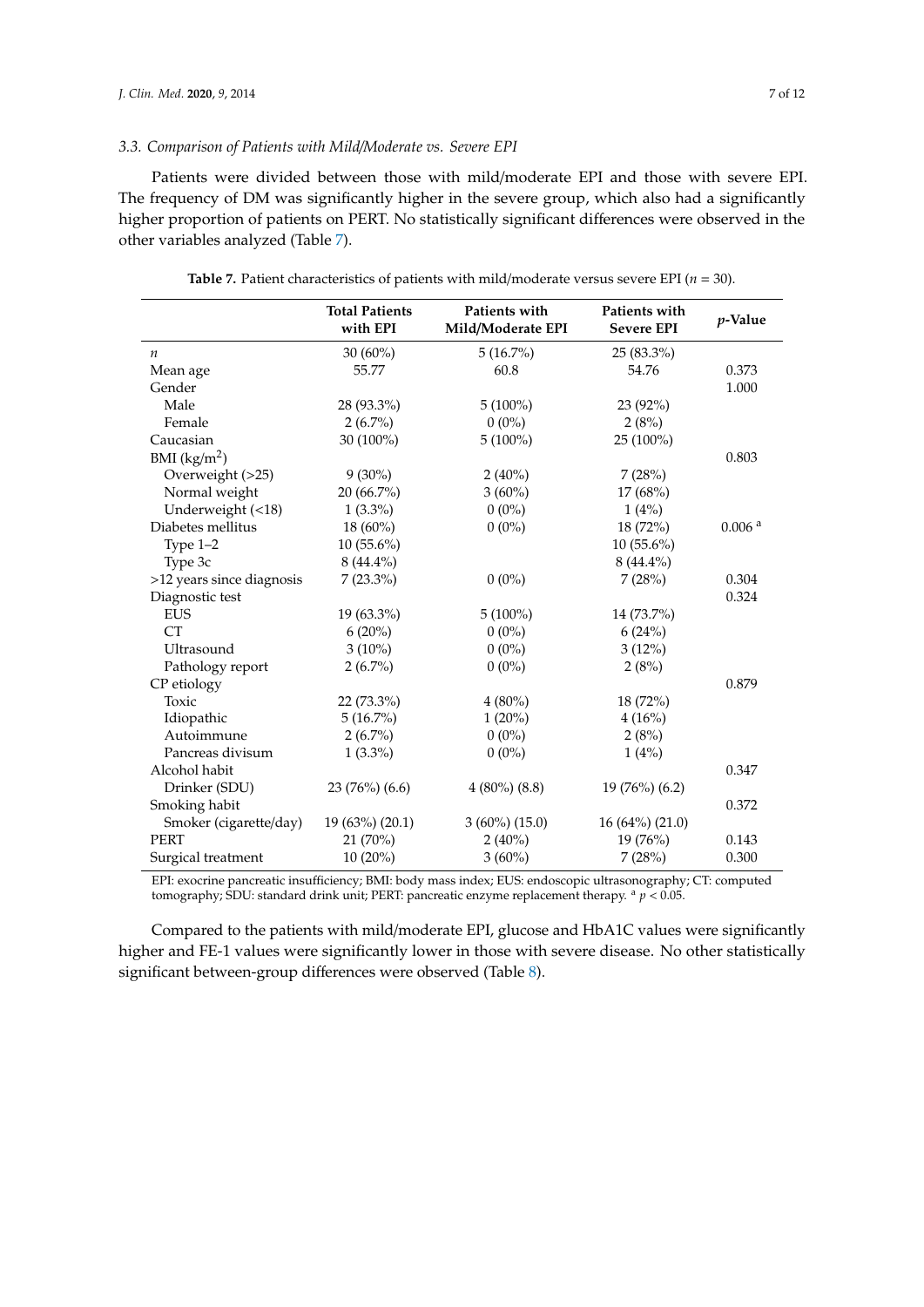<span id="page-7-0"></span>

|                              | Normal      | <b>Total Patients</b><br>with EPI | Patients with<br>Mild/Moderate EPI | Patients with<br><b>Severe EPI</b> | <i>p</i> Value     |
|------------------------------|-------------|-----------------------------------|------------------------------------|------------------------------------|--------------------|
| $\boldsymbol{n}$             |             | 30                                | 5                                  | 25                                 |                    |
| Glucose (mg/dL)              | 75–115      | $127.23 \ (\pm 58.3)$             | 89.6                               | 134.76                             | 0.018 <sup>a</sup> |
| HbA1C $(\%)$                 | $3 - 6$     | 7.16 $(\pm 1.8)$                  | 5.5                                | 7.58                               | 0.009 <sup>a</sup> |
| Total proteins (mg/dL)       | $6.6 - 8.3$ | 7.16 $(\pm 0.5)$                  | 7.48                               | 7.09                               | 0.264              |
| Albumin (g/dL)               | $3.5 - 5.2$ | 4.21 $(\pm 0.4)$                  | 4.26                               | 4.2                                | 0.907              |
| Prealbumin (mg/dL)           | $20 - 40$   | $23.64 (\pm 6.8)$                 | 26.03                              | 22.98                              | 0.325              |
| Somatomedin $C(\mu g/L)$     | $81 - 225$  | $143.12 \ (\pm 65.6)$             | 150.6                              | 141.33                             | 0.845              |
| $Cholesterol$ (mg/dL)        | 140-200     | $181.41 \ (\pm 50.8)$             | 172                                | 183.55                             | 0.827              |
| Triglycerides (mg/dL)        | 89-150      | $134.8 (\pm 66.7)$                | 111.2                              | 140.7                              | 0.684              |
| Vitamin D (ng/dL)            | $20 - 100$  | $14.41 (\pm 6.1)$                 | 17.56                              | 13.72                              | 0.126              |
| Magnesium (mg/dL)            | $1.8 - 2.6$ | $1.87 \ (\pm 0.2)$                | 1.94                               | 1.86                               | 0.388              |
| Hemoglobin (g/dL)            | $12 - 17.2$ | $14.56 \ (\pm 2.1)$               | 14.64                              | 14.54                              | 0.956              |
| Ferritin (ng/mL)             | $20 - 250$  | $136.14 \ (\pm 301)$              | 440.46                             | 161.02                             | 0.487              |
| Transferrin (mg/dL)          | $10 - 360$  | $284.86 \ (\pm 57.9)$             | 270.4                              | 287.88                             | 0.751              |
| Absolute lymphocytes         | 1100-4500   | $2340 (\pm 711)$                  | 2024                               | 2402.76                            | 0.420              |
| Fecal elastase-1 $(\mu g/g)$ | >200        | $42.9 \ (\pm 12.5)$               | 157.4                              | 20                                 | 0.001 <sup>a</sup> |

**Table 8.** Analytical parameters in patients with mild/moderate versus severe EPI.  $(n = 30)$ .

 $a$   $p$  < 0.05. Data are reported as mean (standard deviation) with the exception of fecal elastase-1 data, for which mean values alone are given. EPI: exocrine pancreatic insufficiency.

Shown in Table [9,](#page-7-1) no statistically significant difference was found between patients with mild/moderate and severe EPI, except for a significantly higher frequency of pseudocysts in those with severe EPI.

<span id="page-7-1"></span>**Table 9.** Complications of chronic pancreatitis in patients with mild/moderate and severe EPI. (*n* = 30).

|                                | <b>Total Patients</b><br>with EPI | Patients with<br>Mild/Moderate EPI | Patients with<br><b>Severe EPI</b> | <i>p</i> -Value    |
|--------------------------------|-----------------------------------|------------------------------------|------------------------------------|--------------------|
| $\boldsymbol{n}$               | $30(60\%)$                        | $5(16.7\%)$                        | $25(83.3\%)$                       |                    |
| CP complications               |                                   |                                    |                                    | 0.583              |
| Patients without complications | $6(20\%)$                         | $1(20\%)$                          | $5(20\%)$                          |                    |
| Patients with complications    | 24 (80%)                          | $4(80\%)$                          | $20(80\%)$                         |                    |
| Type of complication           |                                   |                                    |                                    |                    |
| Cardiovascular events          | $2(6.7\%)$                        | $0(0\%)$                           | 2(8%)                              | 0.138              |
| Chronic abdominal pain         | $15(50\%)$                        | $3(60\%)$                          | 12(48%)                            | 1.000              |
| Pseudocyst                     | $15(50\%)$                        | $2(40\%)$                          | $13(52\%)$                         | 0.039 <sup>a</sup> |
| Abscess                        | $1(3.3\%)$                        | $0(0\%)$                           | 1(4%)                              | 1.000              |
| Biliary stenosis               | 10(33%)                           | $2(40\%)$                          | 8(32%)                             | 1.000              |
| Duodenal stenosis              | $0(0\%)$                          | $0(0\%)$                           | $0(0\%)$                           |                    |
| Splenoportal axis thrombosis   | $3(10\%)$                         | $2(40\%)$                          | 1(4%)                              | 0.108              |
| Acute cholangitis              | $1(3.3\%)$                        | $1(20\%)$                          | $0(0\%)$                           | 1.000              |
| Pancreatitis exacerbation      | $4(13.3\%)$                       | $2(40\%)$                          | 2(8%)                              | 1.000              |

EPI: exocrine pancreatic insufficiency.  $a$   $p$  < 0.05.

# **4. Discussion**

The first cause of EPI in adults is the presence of CP, followed by cystic fibrosis and pancreatic surgery [\[3\]](#page-10-2). During this study of patients with CP under follow-up at our hospital, we used FE-1 as diagnostic test for EPI because it is non-invasive, easily applied, economic, and offers a high positive predictive value in advanced stages. However, the main limitations of this test are its low sensitivity at earlier stages of EPI and its false positive rate, which may be influenced by the soft consistency of feces or the presence of small intestine disease. The likelihood of false positives was reduced in our study by excluding fecal samples that were not solid [\[1,](#page-10-0)[5\]](#page-10-4).

An EPI prevalence of 60% was found, similar to the prevalence of 64.1% reported in the "PANCR-EVOL" multi-center study of Spanish patients with CP [\[11\]](#page-10-10). During the present investigation,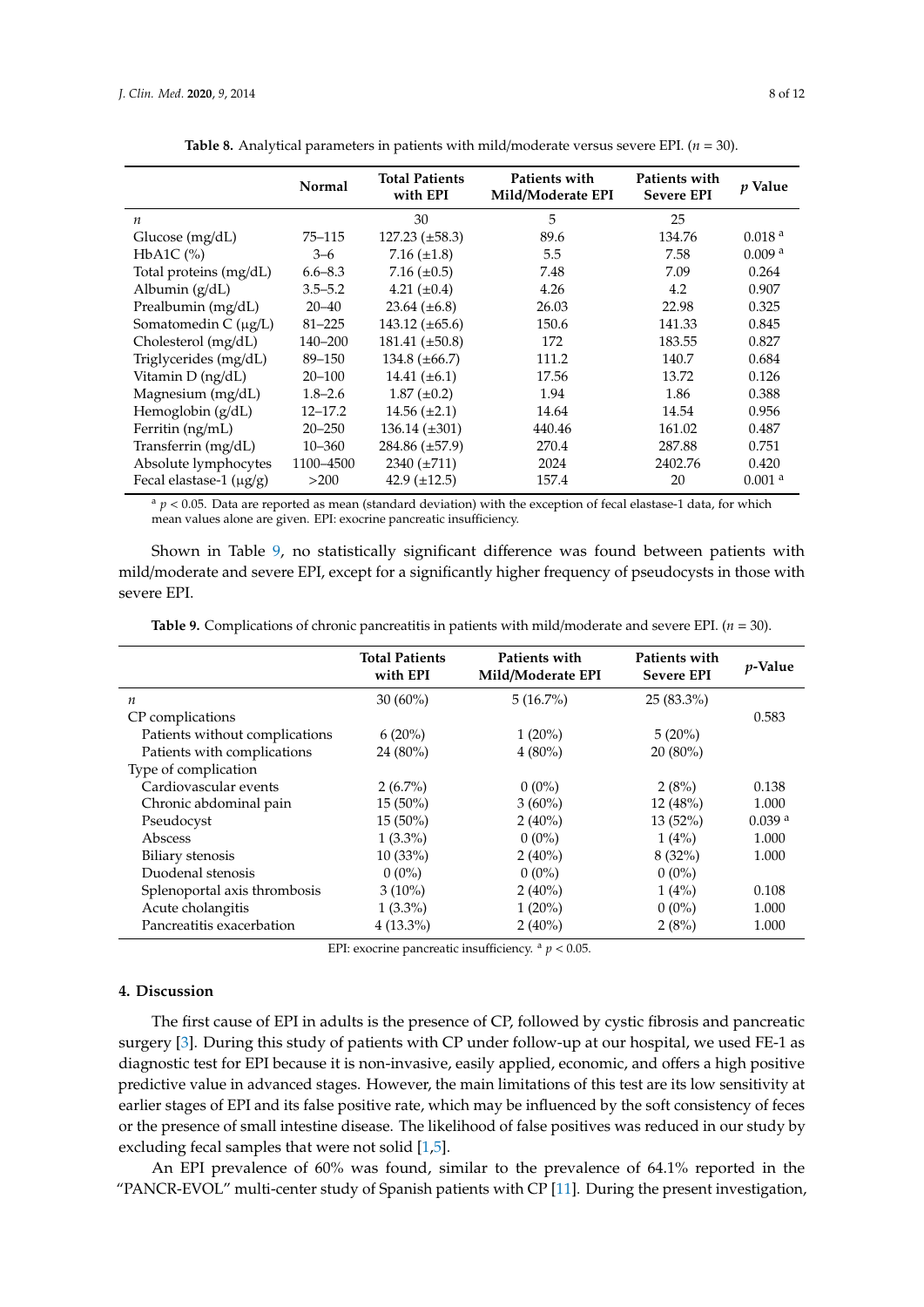83.3% of the patients with EPI had FE-1 levels  $\langle 100 \mu g/g$ , indicating an advanced stage of the disease. Similarly, a study of Chilean patients with CP found a comparable prevalence (66.9%) [\[12\]](#page-10-11), whereas another study in Spain reported a lower prevalence of 38.8% [\[13\]](#page-10-12).

During the present study, 18% of the patients diagnosed with EPI were not under treatment for this complication and were immediately started on treatment with PERT. Conversely, and similar to the findings of the PANCR-EVOL study [\[11\]](#page-10-10), PERT was being received by 35% of the patients without EPI. These data underscore the need for an accurate diagnosis of EPI in patients with CP, given the increased morbidity and mortality risk if adequate treatment is not applied [\[14\]](#page-10-13).

It has previously been reported that most patients with CP had EPI after a median of 12 years post-diagnosis [\[2\]](#page-10-1); hence, we set this value as the cutoff point to analyze the differences between groups with and without EPI after this time. Although there was a higher percentage of patients with a CP history of >12 years in the group with versus without EPI, the difference did not reach statistical significance. However, other studies report the development of EPI after a shorter history of CP [\[15\]](#page-10-14).

During the present study, only 23.3% of the patients with EPI had never been drinkers and only 36.7% had never been smokers. The consumption of tobacco and alcohol is considered to be a prime cause of CP [\[16\]](#page-10-15), and the synergetic effects of these substances have been found to produce major stress in the endoplasmic reticulum of pancreatic acinar cells, inducing their death [\[17\]](#page-10-16). There was a trend in our sample toward a higher proportion of alcohol drinkers in the group with versus without EPI  $(p = 0.051)$ .

The presence of EPI is associated with a poor absorption of macronutrients and micronutrients, making these patients especially prone to malnutrition. Nutritional markers related to CP include fat-soluble vitamins, vitamin B12, zinc, magnesium, calcium, and folic acid [\[1\]](#page-10-0), and it has been proposed that their combination may assist in the diagnosis of EPI [\[2\]](#page-10-1). We used the most frequent analytical and anthropometric parameters to assess the nutritional status of patients.

During our study, we observed no significant association between BMI and the presence of EPI, although the majority of the patients without EPI were overweight, while the majority of those with EPI were normal weight, and it was previously reported that patients with CP are more frequently normal or overweight than underweight [\[18\]](#page-10-17). However, it should be borne in mind that BMI provides a limited evaluation of body composition [\[19\]](#page-11-0), and some of our patients with "normal" weight showed signs of protein malnutrition, with a major loss of muscle mass (sarcopenia) [\[20\]](#page-11-1).

Compared to the patients without EPI, those with EPI evidenced significantly higher levels of glycosylated hemoglobin. Significantly lower levels of prealbumin and magnesium were observed in those with EPI, indicating a possible malabsorption of macronutrients (proteins) and micronutrients (trace elements) in these patients. Mean magnesium levels in the group without EPI were 2.001 mg/dL, very similar to those obtained in the study by Lindkvist et al., (2.09 mg/dL) [\[2\]](#page-10-1).

Vitamin D was selected from among the fat-soluble vitamins because it is routinely analyzed in primary care and hospital centers as a known marker of malnutrition. Additionally, coagulation levels serve as an indirect marker of vitamin K and were normal in all study participants. We found no statistically significant differences between the groups regarding vitamin D, or in albumin, somatomedin C, triglycerides, hemoglobin, ferritin, transferrin, or lymphocytes. However, there was a trend toward lower cholesterol levels and higher glucose levels in the patients with versus without EPI, suggesting that a significant difference might emerge with a larger sample size. Hirano et al., (2014) divided patients with CP between those with and without type 3c DM and observed significantly lower total cholesterol levels in the former group (164 mg/dL versus 183 mg/dL, respectively,  $p = 0.0028$ ) [\[21\]](#page-11-2). Seen in our sample, the frequency of DM was higher in the group with EPI, although statistical significance was not reached. As expected in patients with CP, which is associated with massive islet destruction, the most frequent type of DM was 3c [\[22\]](#page-11-3). Additionally, the presence of DM of any type in our study was higher in the group with EPI, although the difference was not statistically significant (60% in patients with EPI versus 35% in those without,  $p = 0.083$ ). However, as noted above,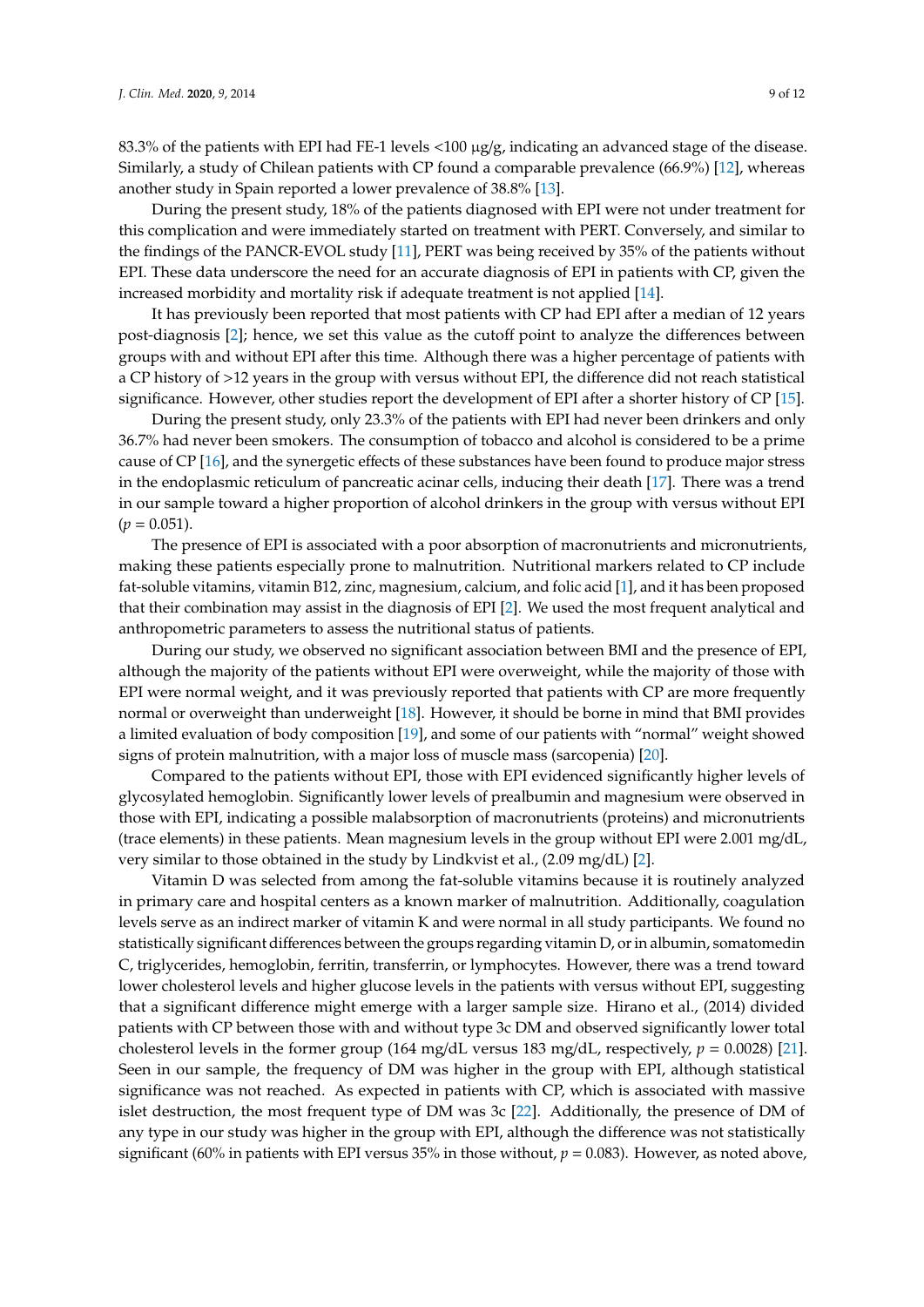glycosylated hemoglobin levels were significantly higher in the group with EPI (*p* = 0.007). These data indicate that exocrine and endocrine pancreatic insufficiency develops in parallel.

The prevalence of DM was higher in our study (50%) than in multi-center studies with a larger sample size, such as that by Schwarzenberg et al., (30%), which also found a significant difference in DM prevalence between children and adults, explained by the time taken for the disease to develop and the role of tobacco and alcohol in its etiology [\[23\]](#page-11-4). The higher prevalence in our investigation may be due in part to a greater motivation to participate in the study among patients with CP and functional loss (EPI or DM) than among patients with PC who are asymptomatic and have no signs of malnutrition or DM development, who would be less aware of their disease.

Seen in our study population, the most frequent complications of CP were the presence of pseudocysts (50%), chronic pain (46%), biliary stenosis (26%), and pancreatitis exacerbation (20%), as also observed in the PANCR-EVOL study [\[11\]](#page-10-10), although the rate of these complications was higher in the present population.

Compared to the patients with EPI who were not on PERT, the frequency of DM was significantly higher in those undergoing this therapy, whose glycemic control was worse (higher glycemia and HbA1C values), and their magnesium and prealbumin levels were significantly lower. These findings can be attributed to a positive association between the development of EPI and that of DM, which is corroborated by the higher frequency of DM in the group of patients with severe EPI. Concerning this, Hardt et al., proposed that DM is not a direct cause of EPI but rather a consequence of the CP that also produced EPI, through the destruction of both exocrine and endocrine pancreatic tissue [\[24\]](#page-11-5). These data support the idea that the pancreas functions as a whole, and that exocrine and endocrine disorders inevitably have repercussions on each other [\[25\]](#page-11-6).

Finally, in comparison to patients with mild/moderate EPI, the frequencies of diabetes mellitus and pseudocyst-related complications were significantly higher in those with severe EPI, whose FE-1 levels were significantly lower, as expected. These findings suggest that the clinical management of this type of patient should include a close follow-up protocol to facilitate early diagnosis and treatment and to avoid the development of associated complications.

#### **5. Conclusions**

This study contributes evidence on the prevalence of EPI and DM in patients with CP. Analysis of their nutritional status revealed altered nutritional variables in the patients, which may be useful information for their clinical management. We also report on differences between patients with EPI who were undergoing PERT and those who were not, and between patients with mild/moderate EPI and those with severe EPI. A finding of interest was the higher frequency of DM observed in the patients who were undergoing PERT. The main limitation was the relatively small sample size, as in many studies on this issue, although it was sufficient for statistically significant differences to be detected. Additionally, there were major disparities in sample size for the comparisons as a function of PERT and EPI severity. Further research in wider samples and external validation studies are needed to determine the clinical relevance of these results.

**Author Contributions:** Conceptualization, J.L.M.-R. and O.C.; methodology, J.M.-G., C.T. and A.R.G.-R.; formal analysis, C.D.-C., C.J.-L. and A.R.G.-R.; investigation, C.J.-L.; data curation, C.D.-C. and J.L.M.-R.; writing—original draft preparation, C.D.-C. and C.J.-L.; writing—review and editing, O.C.; supervision, J.M.-G.; project administration, J.P.; funding acquisition, J.M.-G. and O.C. All authors have read and agreed to the published version of the manuscript.

**Funding:** This research was funded by JUNTA DE ANDALUCIA, grants number PC-0549-2017 and PC-0498-2017.

**Conflicts of Interest:** The authors declare no conflict of interest.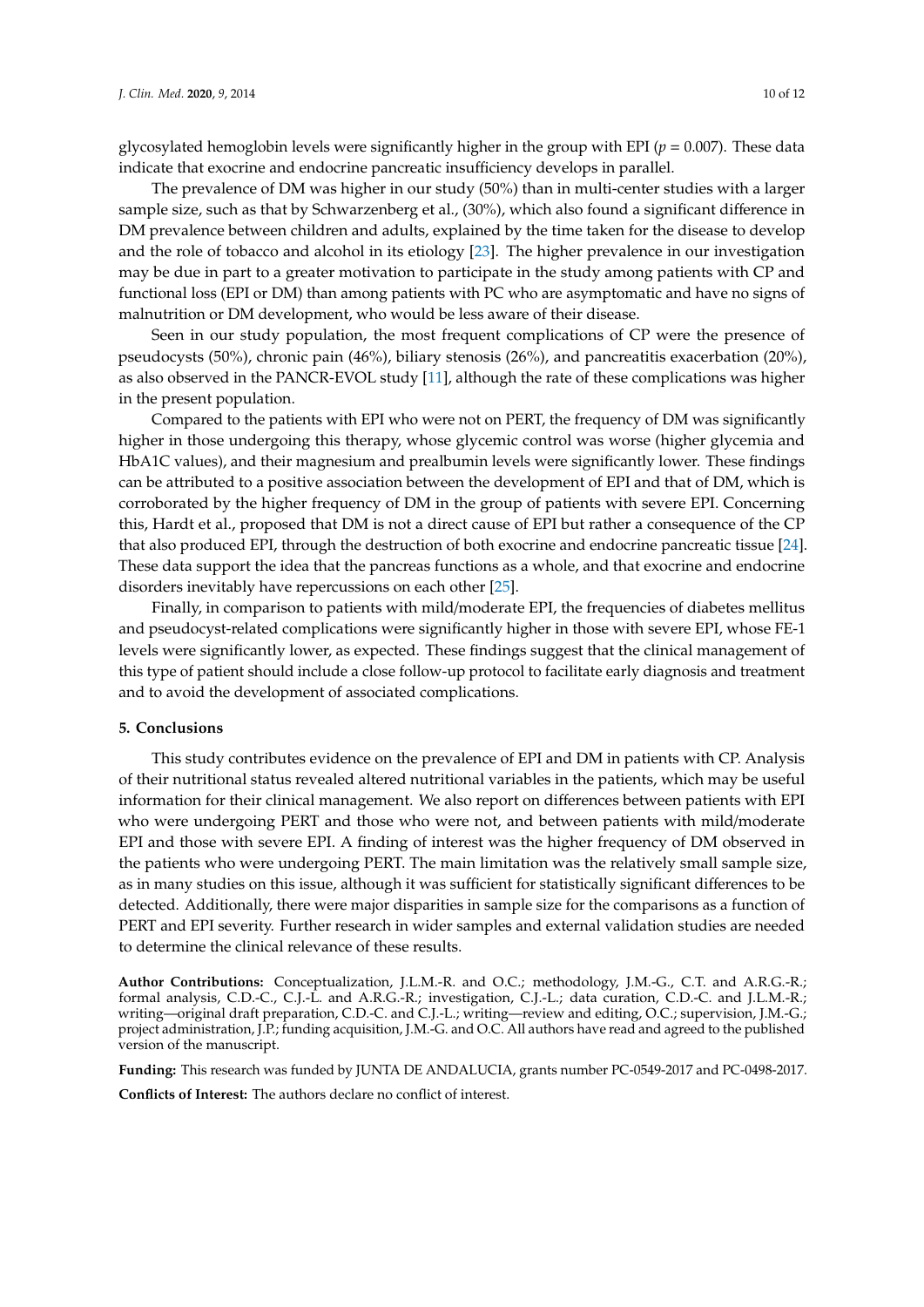### **References**

- <span id="page-10-0"></span>1. Afghani, E.; Sinha, A.; Singh, V.K. An Overview of the Diagnosis and Management of Nutrition in Chronic Pancreatitis. *Nutr. Clin. Pr.* **2014**, *29*, 295–311. [\[CrossRef\]](http://dx.doi.org/10.1177/0884533614529996) [\[PubMed\]](http://www.ncbi.nlm.nih.gov/pubmed/24743046)
- <span id="page-10-1"></span>2. Lindkvist, B.; Domínguez-Muñoz, J.; Luaces-Regueira, M.; Castiñeiras-Alvariño, M.; Nieto-García, L.; Garcia, D.D.L.I. Serum nutritional markers for prediction of pancreatic exocrine insufficiency in chronic pancreatitis. *Pancreatology* **2012**, *12*, 305–310. [\[CrossRef\]](http://dx.doi.org/10.1016/j.pan.2012.04.006) [\[PubMed\]](http://www.ncbi.nlm.nih.gov/pubmed/22898630)
- <span id="page-10-2"></span>3. Martínez, J.; Abad-González, Á.; Aparicio, J.R.; Aparisi, L.; Boadas, J.; Boix, E.; de las Heras, G.; Domínguez-Muñoz, E.; Farré, A.; Fernández-Cruz, L.; et al. The Spanish Pancreatic Club Recommendations for the Diagnosis and Treatment of Chronic Pancreatitis: Part 1 (Diagnosis). *Pancreatology* **2013**, *13*, 8–17. [\[CrossRef\]](http://dx.doi.org/10.1016/j.pan.2012.11.309) [\[PubMed\]](http://www.ncbi.nlm.nih.gov/pubmed/23395564)
- <span id="page-10-3"></span>4. Garcia, D.D.L.I.; Vallejo-Senra, N.; Garcia, D.D.L.I.; López-López, A.; Nieto, L.; Domínguez-Muñoz, J.E. Increased Risk of Mortality Associated With Pancreatic Exocrine Insufficiency in Patients With Chronic Pancreatitis. *J. Clin. Gastroenterol.* **2018**, *52*, e63–e72. [\[CrossRef\]](http://dx.doi.org/10.1097/MCG.0000000000000917)
- <span id="page-10-4"></span>5. Nierop, J.E.W.-V.; Lochtenberg-Potjes, C.M.; Wierdsma, N.J.; Scheffer, H.J.; Kazemier, G.; Ottens-Oussoren, K.; Meijerink, M.R.; De Van Der Schueren, M.A.E. Assessment of Nutritional Status, Digestion and Absorption, and Quality of Life in Patients with Locally Advanced Pancreatic Cancer. *Gastroenterol. Res. Pr.* **2017**, *2017*, 1–7. [\[CrossRef\]](http://dx.doi.org/10.1155/2017/6193765)
- <span id="page-10-5"></span>6. Ramsey, M.L.; Conwell, D.L.; Hart, P.A. Complications of Chronic Pancreatitis. *Dig. Dis. Sci.* **2017**, *62*, 1745–1750. [\[CrossRef\]](http://dx.doi.org/10.1007/s10620-017-4518-x)
- <span id="page-10-6"></span>7. Pezzilli, R.; Andriulli, A.; Bassi, C.; Balzano, G.; Cantore, M.; Fave, G.D.; Falconi, M.; Frulloni, L. Exocrine pancreatic insufficiency in adults: A shared position statement of the Italian association for the study of the pancreas. *World J. Gastroenterol.* **2013**, *19*, 7930–7946. [\[CrossRef\]](http://dx.doi.org/10.3748/wjg.v19.i44.7930)
- <span id="page-10-7"></span>8. Chowdhury, R.S.; E Forsmark, C. Review article: Pancreatic function testing. *Aliment. Pharmacol. Ther.* **2003**, *17*, 733–750. [\[CrossRef\]](http://dx.doi.org/10.1046/j.1365-2036.2003.01495.x)
- <span id="page-10-8"></span>9. Anaizi, A.; Hart, P.A.; Conwell, D.L. Diagnosing Chronic Pancreatitis. *Dig. Dis. Sci.* **2017**, *62*, 1713–1720. [\[CrossRef\]](http://dx.doi.org/10.1007/s10620-017-4493-2)
- <span id="page-10-9"></span>10. Catalano, M.F.; Sahai, A.; Levy, M.; Romagnuolo, J.; Wiersema, M.; Brugge, W.; Freeman, M.; Yamao, K.; Canto, M.; Hernandez, L.V. EUS-based criteria for the diagnosis of chronic pancreatitis: The Rosemont classification. *Gastrointest. Endosc.* **2009**, *69*, 1251–1261. [\[CrossRef\]](http://dx.doi.org/10.1016/j.gie.2008.07.043)
- <span id="page-10-10"></span>11. Marra-Lopez Valenciano, C.; Bolado Concejo, F.; Marín Serrano, E.; Millastre Bocos, J.; Martínez-Moneo, E.; Pérez Rodríguez, E.; Francisco González, M.; Del Pozo-García, A.; Hernández Martín, A.; Labrador Barba, E.; et al. Prevalence of exocrine pancreatic insufficiency in patients with chronic pancreatitis without follow-up. PANCR-EVOL Study. *Gastroenterol. Hepatol.* **2018**, *41*, 77–86. [\[CrossRef\]](http://dx.doi.org/10.1016/j.gastrohep.2017.08.002)
- <span id="page-10-11"></span>12. Berger, F.Z.; Mancilla, A.C. Chronic pancreatitis: Retrospective review of 121 cases. *Rev. Med. Chil.* **2016**, *144*, 1544–1552. [\[CrossRef\]](http://dx.doi.org/10.4067/S0034-98872016001200005)
- <span id="page-10-12"></span>13. Domínguez-Muñoz, J.; Villarín, A.J.L.; Álvarez, L.F.C.; Tenías, J.M.; García, J.I. Spanish multicenter study to estimate the incidence of chronic pancreatitis. *Revista Española de Enfermedades Digestivas* **2016**, *108*, 411–416. [\[CrossRef\]](http://dx.doi.org/10.17235/reed.2016.4056/2015)
- <span id="page-10-13"></span>14. Löhr, J.-M.; Dominguez-Munoz, E.; Rosendahl, J.; Besselink, M.; Mayerle, J.; Lerch, M.M.; Haas, S.; Akisik, F.; Kartalis, N.; Iglesias-Garcia, J.; et al. United European Gastroenterology evidence-based guidelines for the diagnosis and therapy of chronic pancreatitis (HaPanEU). *United Eur. Gastroenterol. J.* **2017**, *5*, 153–199. [\[CrossRef\]](http://dx.doi.org/10.1177/2050640616684695)
- <span id="page-10-14"></span>15. Hammer, H.F. Pancreatic Exocrine Insufficiency: Diagnostic Evaluation and Replacement Therapy with Pancreatic Enzymes. *Dig. Dis.* **2010**, *28*, 339–343. [\[CrossRef\]](http://dx.doi.org/10.1159/000319411) [\[PubMed\]](http://www.ncbi.nlm.nih.gov/pubmed/20814209)
- <span id="page-10-15"></span>16. Madro, A.; Ciesielka, M.; Celiński, K.; Slomka, M.; Czechowska, G.; Kurzepa, J.; Kaszelan-Szczerbinska, B.; Buszewicz, G.; Madro, R. The Genetic Predisposition and Its Impact on the Diabetes Mellitus Development in Patients with Alcoholic Chronic Pancreatitis. *Gastroenterol. Res. Pr.* **2015**, *2015*, 309156. [\[CrossRef\]](http://dx.doi.org/10.1155/2015/309156) [\[PubMed\]](http://www.ncbi.nlm.nih.gov/pubmed/25838820)
- <span id="page-10-16"></span>17. Sahin-Tóth, M.; Németh, B.C. Smoking and Drinking Synergize in Pancreatitis: Multiple Hits on Multiple Targets. *Gastroenterology* **2017**, *153*, 1479–1481. [\[CrossRef\]](http://dx.doi.org/10.1053/j.gastro.2017.10.031) [\[PubMed\]](http://www.ncbi.nlm.nih.gov/pubmed/29100845)
- <span id="page-10-17"></span>18. Duggan, S.N.; Smyth, N.D.; O'Sullivan, M.; Feehan, S.; Ridgway, P.F.; Conlon, K.C. The Prevalence of Malnutrition and Fat-Soluble Vitamin Deficiencies in Chronic Pancreatitis. *Nutr. Clin. Pr.* **2014**, *29*, 348–354. [\[CrossRef\]](http://dx.doi.org/10.1177/0884533614528361) [\[PubMed\]](http://www.ncbi.nlm.nih.gov/pubmed/24727205)